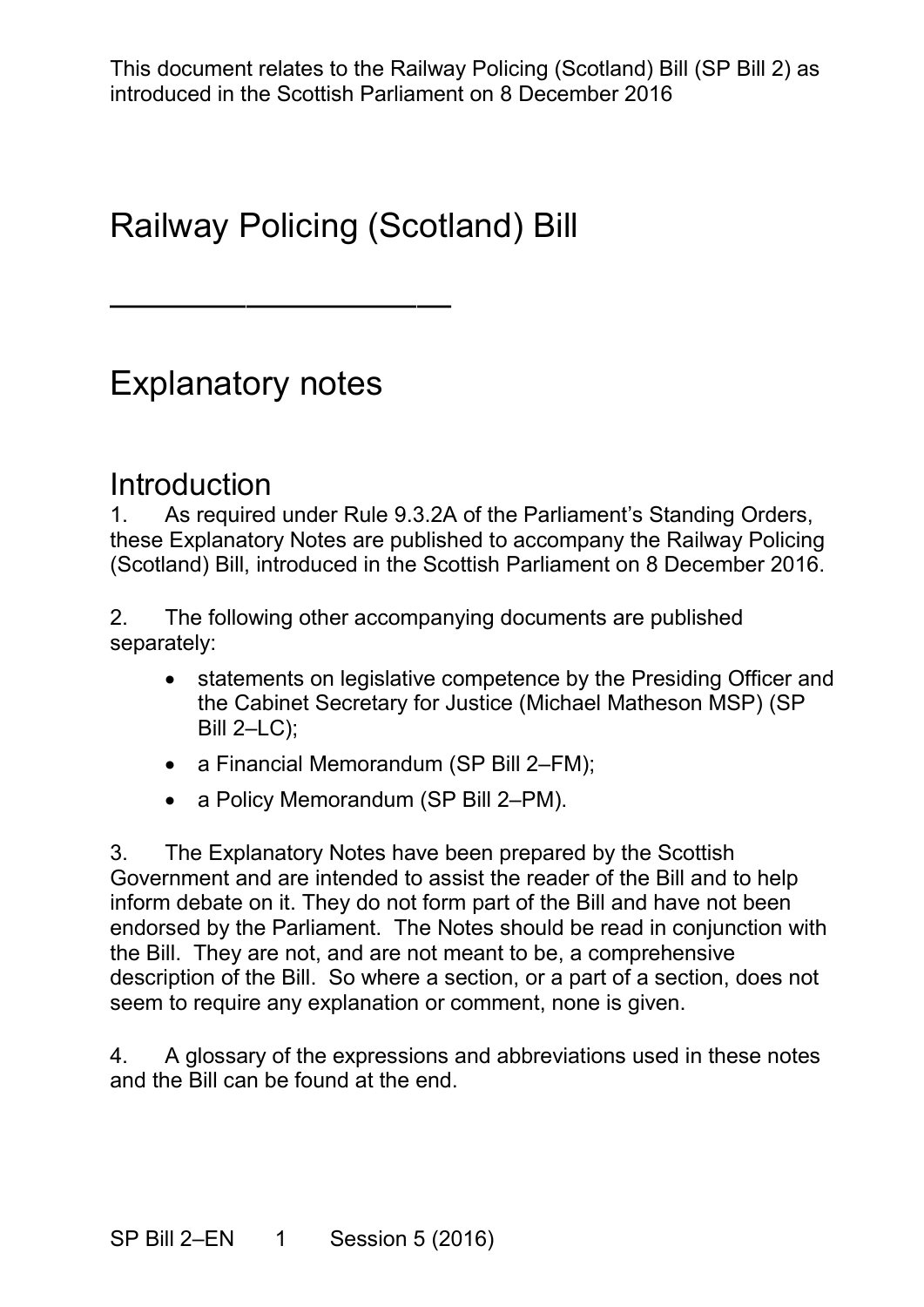## The Bill

 5. The Bill confers railway policing powers on the Police Service of and removes functions from the British Transport Police Authority ("BTPA") Scotland ("Police Scotland") and the Scottish Police Authority ("SPA") – and constables of the British Transport Police Force ("BTP") – in preparation for the integration of the BTP in Scotland into Police Scotland.

- 6. Specifically, the Bill:
	- and adjusts the functions of the chief constable of Police Scotland • enables the SPA to enter into railway policing agreements (RPAs) with railway operators to provide for policing in respect of the railways and railway property; sets out arrangements for the referral of disputes concerning RPAs to the Scottish Ministers; to take account of the fact that arrangements for railway policing will be dealt with by RPAs;
	- for it and the chief constable to engage regularly with railway the chief constable in order to agree on an annual basis how railway policing is to be carried out; and make arrangements to • creates an obligation on the SPA to: set up a formal mechanism operators about railway policing; work with railway operators and obtain the views of railway users and other interested persons about the policing of the railways and railway property in Scotland;
	- • confers a power on constables of Police Scotland to enter specified railway property;
	- • removes functions conferred on the BTPA and constables of the BTP by Part 3 of the Railways and Transport Safety Act 2003 in or as regards Scotland.

 will include subordinate legislation made in exercise of powers under the Scotland Act 1998 to deal with issues such as the transfer of staff, property and liabilities and the conferral of cross-border railway policing functions. 7. The Bill is an initial part of a larger programme of work needed to integrate the BTP in Scotland into Police Scotland. That larger programme

 detailed explanation of the Bill's purpose can be found in the Policy Memorandum, which also sets out the policy intentions underpinning it and the relationship of the Bill to the wider programme of work on the 8. Explanatory Notes on the various sections of the Bill are below. A integration of railway policing.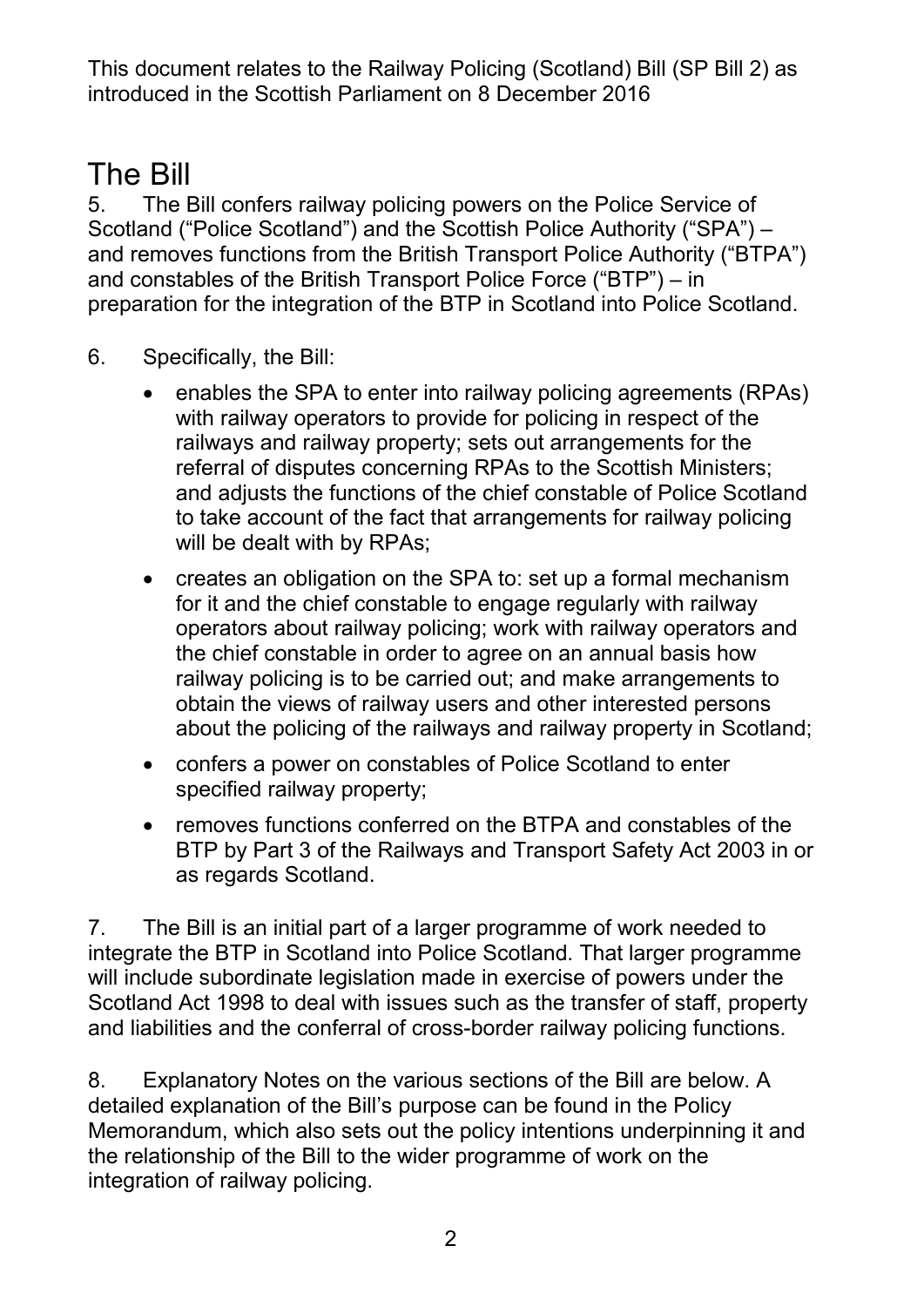# Arrangements for railway policing<br>9. Section 1 of the Bill inserts a new Ch

 Act 2012 ("the 2012 Act"), establishing a legislative framework for RPAs to **Section 1** of the Bill inserts a new Chapter 12A (consisting of sections 85A to 85M) into Part 1 of the Police and Fire Reform (Scotland) be made between railway operators and the SPA in relation to the policing of railways and railway property.

#### Railway Policing Agreements

 10. *Section 85A* sets out what the nature of an RPA is. These are operator, and require the operator to pay for that policing. The chief constable must seek to ensure that railways are policed in accordance with RPAs (see section 2 of the Bill and its amendments to section 17 of the 2012 Act). contractual arrangements between a railway operator and the SPA which provide for the policing of the railways and any railway property used by the

2012 Act).<br>11. Subsection (1) of section 85A confers a power on the SPA to enter into RPAs<sup>[1](#page-2-0)</sup>. Subsection (2) provides that an RPA is an agreement about the policing of railways or railway property. To be classified as an RPA, it must include two specific provisions (in addition to anything else it may contain).

 determination made under section 85K(2))*.* This gives railway operators a role in setting the priorities and objectives for the policing of the railways as well as the proposed arrangements for the policing. As noted above, this then feeds into the chief constable's functions in relation to the policing of Scotland. 12. The first provision it must contain is one obliging Police Scotland to police the railways and railway property in accordance with any agreement under new section 85K (or in the absence of such an agreement, a

 operator who is party to such an agreement to pay the sums which the SPA 13. The second provision it must contain is one obliging a railway

<span id="page-2-0"></span><sup>-</sup> arrangements under the 2003 Act, see the policy memorandum at  $1$  These replace the police service agreements (PSAs) entered into between the BTPA and railway operators under section 33 of the Railways and Transport Safety Act 2003. For more information on the existing paragraph 25.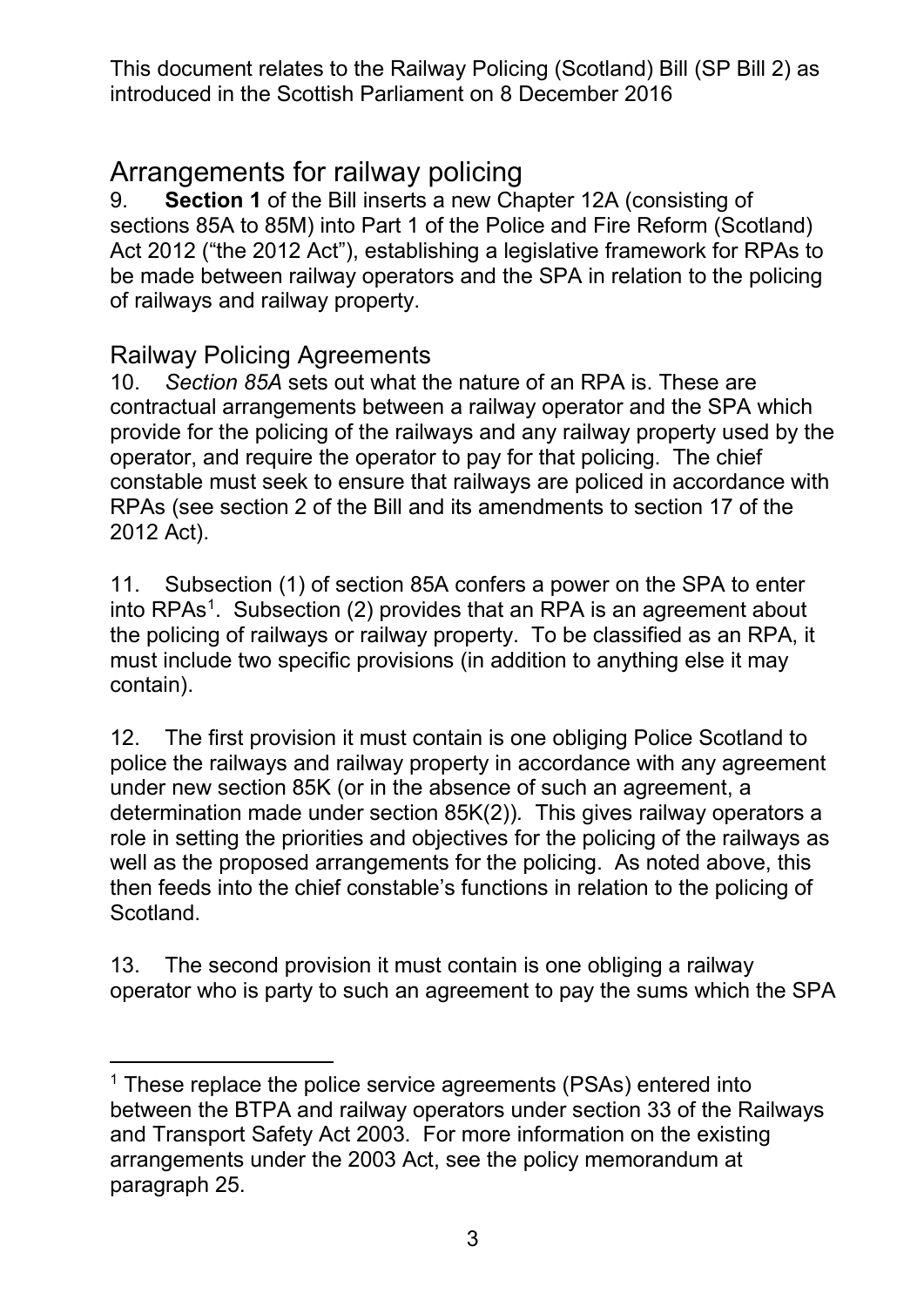charges for such policing. This should be read in conjunction with section 85B which sets certain parameters around what may be charged for.

 (subsection (3) of section 85A and see also section 17(2) of the 2012 Act as amended by section [2](#page-3-0) of the Bill)<sup>2</sup>. The SPA must also obtain Ministerial approval before entering into or varying any RPA (subsection (4)). However, this requirement does not apply where an RPA is entered into or 14. The chief constable must be involved in the negotiation of RPAs varied by means of the dispute resolution procedures set out in sections 85F and 85G.

 recovered under an RPA. These include indirect costs incurred in support of the provision of railway policing (such as support services and administration costs), as well as an ability to take account of with a reconciliation being carried out once the actual costs are known. railway policing services. 15. S*ection 85B* makes further provision about the costs which may be underpayments or overpayments for policing services in previous financial years. This means that a charge may be levied based on estimated costs, Subsection (2) specifies that charges must not exceed the cost of providing

 16. S*ection 85C* permits the Scottish Ministers to compel specified railway operators to enter into RPAs. Any operator, or description of operator, which is to be subject to this requirement will be specified in regulations, following consultation with the railway operator or operators concerned.

#### **Disputes**

 17. Where disputes arise in relation to RPAs, sections 85D to 85I will permit those disputes to be referred to the Scottish Ministers and determined appropriately.

determined appropriately.<br>18. *Section 85D* specifies which kinds of disputes may be referred to the Scottish Ministers. These are disputes about the terms to be included in RPAs (where the railway operator is required to enter into one) and disputes about the variation, interpretation or operation of RPAs which

<span id="page-3-0"></span><sup>-</sup> $2$  The chief constable may delegate this function to another constable under section 18 of the 2012 Act, for example a senior officer having operational responsibility for railway policing.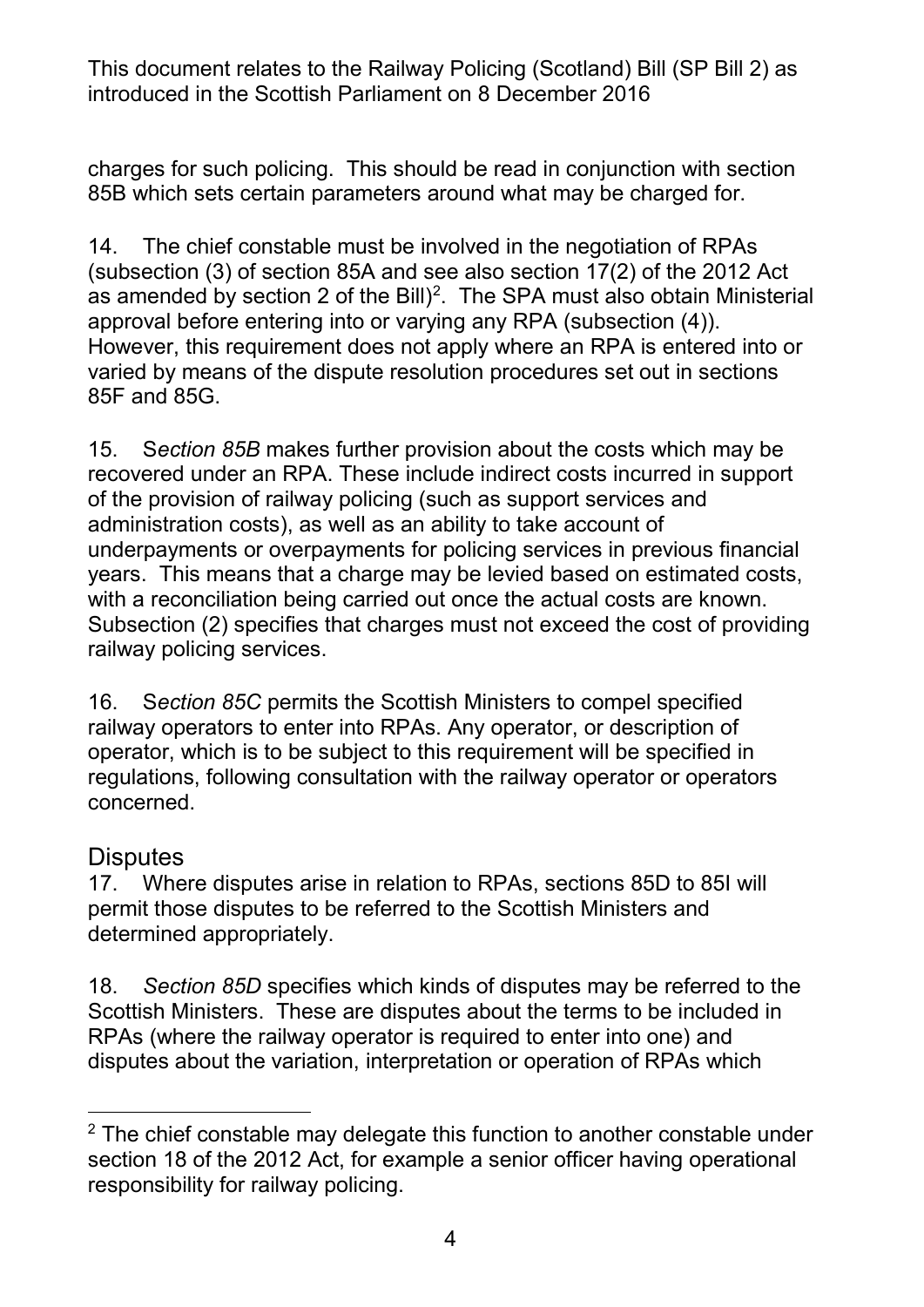required to enter into it). have already been concluded (whether or not the railway operator was

 19. *Section 85E* confers power on the Scottish Ministers to require steps to be taken in order to attempt to resolve disputes referred to them under 85F or section 85G. While there is no formal limitation on the steps which may require to be taken – provided those steps are considered to be capable of leading to a resolution of the dispute by the parties themselves – one another or requiring the sharing of information. The Scottish Ministers can also require a party or parties to the dispute to meet the payment of section 85D(1) without the need for a formal determination under section examples of such steps may include requiring the parties to engage with costs incurred in the taking of such steps (for example, the costs of producing and sharing information).

 that are referred to the Scottish Ministers about the terms to be included in include, as a minimum, an opportunity for the parties to the dispute to make representations). Subsections (4) and (5) make provision about what 20. *Section 85F* makes provision regarding the determination of disputes an RPA. The Scottish Ministers have the option either to determine such a dispute themselves or to appoint a suitable person to determine the dispute (subsection  $(2)$ )<sup>[3](#page-4-0)</sup>. Subsection (3) makes provision about the procedure that the decision maker must follow when determining a dispute (which must action may or must be taken by the person determining the dispute, and what effect their determination has.

 that are referred to the Scottish Ministers about the variation, interpretation or operation of an RPA. These disputes may be determined only by a suitable person appointed by the Scottish Ministers (subsection (2)). suitable person appointed by the Scottish Ministers (subsection (2)).<br>Subsection (3) makes provision about the procedure that the decision maker must follow when determining a dispute (again, at minimum, there must be an opportunity for the parties to the dispute to make representations). Subsections (4) and (5) make provision about what 21. *Section 85G* makes provision regarding the determination of disputes action may be taken by the person determining the dispute, and what effect their determination has.

<span id="page-4-0"></span><sup>-</sup> $^3$  It is worth noting in this context that "person" may include corporate bodies etc. See schedule 1 of the Interpretation and Legislative Reform (Scotland) Act 2010.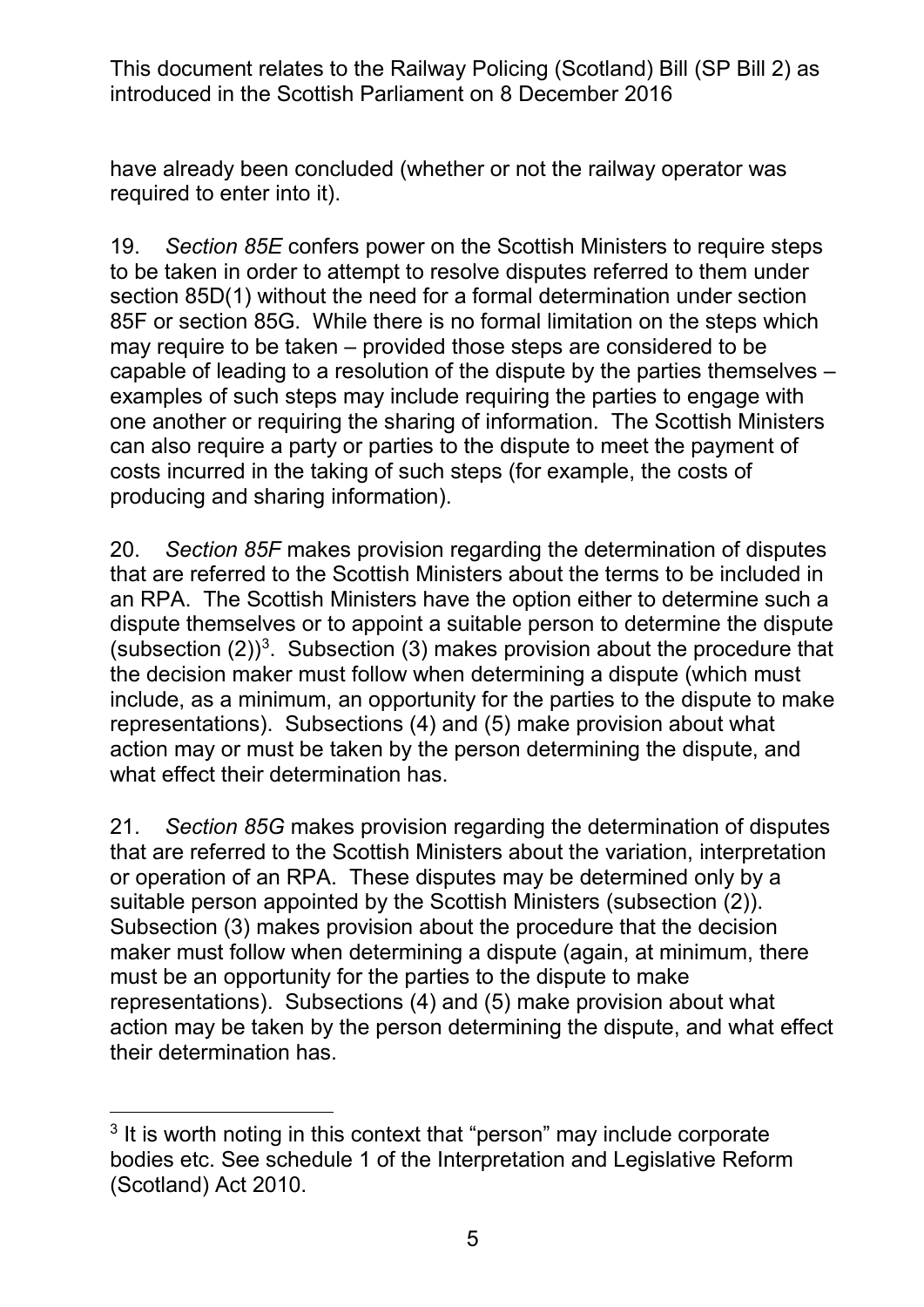appointed by them to determine disputes. 22. S*ections 85H and 85I* set out the processes for appeals and enforcement of decisions reached by the Scottish Ministers or a person

 (or a person nominated by them) in considering and determining disputes. costs associated with the taking of steps to resolve the dispute under section 85E(2)(b) may be appealed. Likewise, an appeal may be made to that court against any determination as to the terms to be included in an accordance with the RPA). Any award of expenses in connection with the 23. Under *section 85H*, the parties to the dispute may appeal to the Court of Session against a number of decisions taken by the Scottish Ministers Accordingly, any requirement imposed by the Scottish Ministers to pay RPA or as to its variation, construction or operation (including any requirement placed on one party to pay a sum of money to another in determination of a dispute may also be appealed.

 24. *Section 85I* permits any determination of a dispute to be enforced as permission) using, in particular, powers in relation to contempt of court. if it were a judgment of the Court of Session (provided the court gives its

#### Engagement with railway operators

 25. S*ection 85J* places a requirement on the SPA to engage regularly to enter into an RPA, but have not yet agreed terms) about the policing of railways and railway property. Subsection (1) requires a forum to be established and maintained for that purpose. The chief constable is obliged to participate in the forum by virtue of amendments made to section 17(2) of the 2012 Act by section 2 of the Bill<sup>4</sup>. with those railway operators who have entered into an RPA (or are required

 26. S*ection 85K* places a requirement on the SPA to take steps to agree certain matters with railway operators and the chief constable. Those arrangements by which those priorities and objectives will be met, and the expected overall costs of those arrangements. As with section 85J, this agreed terms). Although the SPA is to take steps to agree all of these matters are the priorities and objectives for railway policing, the proposed obligation applies to the SPA in relation to railway operators who have entered into an RPA (or are required to enter into an RPA, but have not yet 17(2) of the 2012 Act by section 2 of the Bill<sup>[4](#page-5-0)</sup>.<br>
26. Section 85K places a requirement on the SPA to take steps to agree<br>
certain matters with railway operators and the chief constable. Those<br>
matters are the priorities

<span id="page-5-0"></span>section 18 of the 2012 Act, for example a senior officer having operational responsibility for railway policing.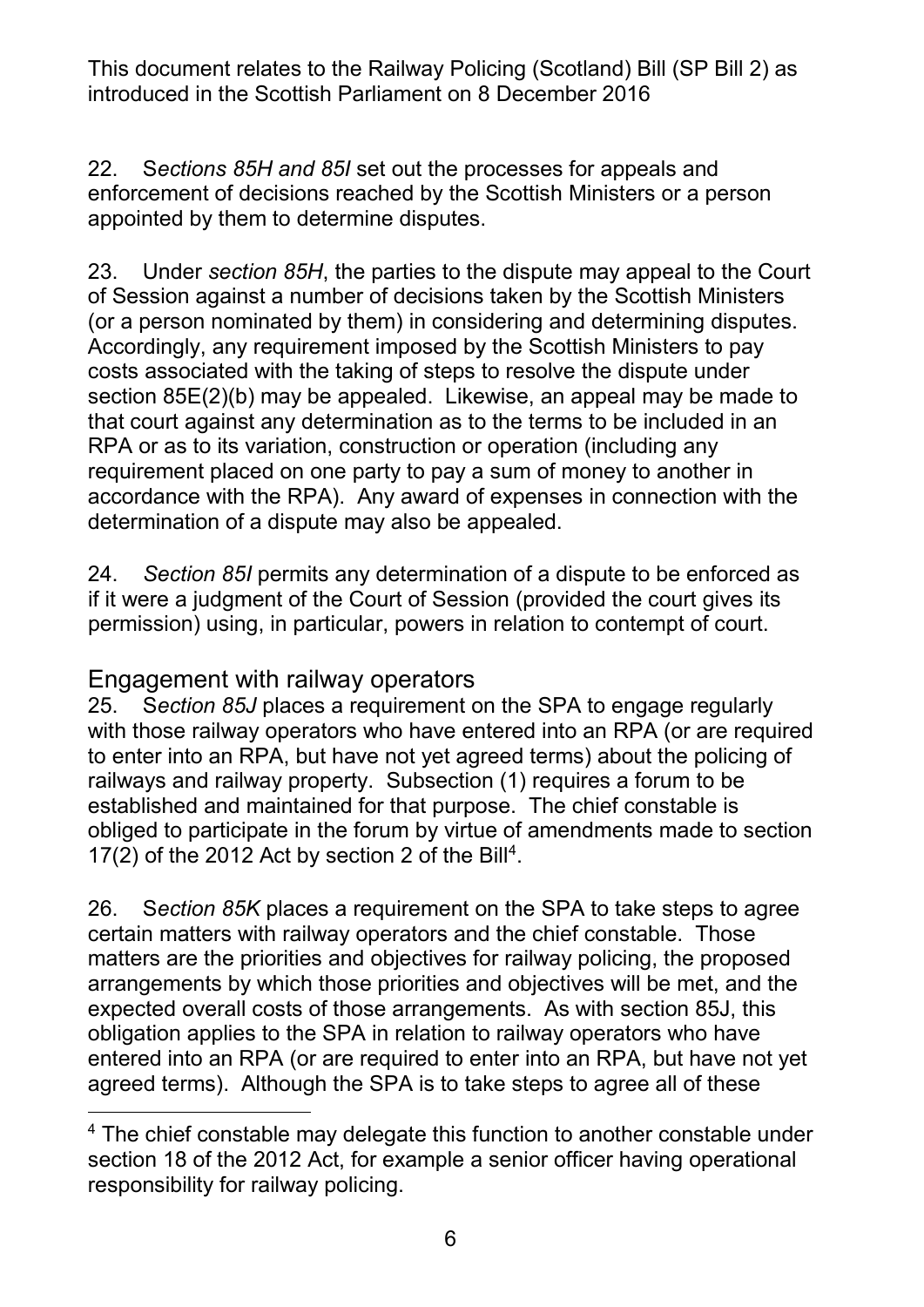matters with railway operators and the chief constable, where the SPA is with the chief constable (subsection (2)). As noted above, it is a mandatory property in accordance with such priorities and objectives (see section unable to secure that agreement, it may determine them in consultation provision of an RPA that Police Scotland will police the railways and railway 85A(2)(a)).

 27. Agreements under this section are to be made on a yearly basis with the start date for the agreement coinciding with that for the annual police plans of Police Scotland under section 35 of the 2012 Act. By virtue of new section 85K(3), the agreements must have regard to the policing principles (set out in section 32 of the 2012 Act), and have regard to and not be inconsistent with the strategic police priorities (see section 33 of the 2012 Act). They must also not be inconsistent with the most recent strategic police plan (see section 34 of the 2012 Act). For more information on the existing planning requirements of Police Scotland, see Chapter 4 of the 2012 Act.

Engagement with railway users etc.

 to obtain views of a broad range of people about the policing of the railways and railway property in Scotland. The SPA must make arrangements to obtain the views of passengers on the railways, employees of railway operators, constables and police staff of Police Scotland, as well as anybody else it considers may have an interest in that policing. In doing so, it is open to the SPA to consult representative bodies and 28. *Section 85L* places a requirement on the SPA to make arrangements organisations.

 Chapter 12A. It should be read in conjunction with section 99 of the 2012 Act which provides definitions for the Part more generally. 29. S*ection 85M* provides definitions of those terms used in the inserted

#### Amendment of chief constable's functions

 30. **Section 2** of the Bill adds to the list of the chief constable's responsibilities in relation to the policing of Scotland, as set out in section 17 of the 2012 Act. It requires the chief constable, in addition to those existing responsibilities, to provide any assistance that the SPA may reasonably seek in order to support it in negotiating RPAs with railway operators. It also adds RPAs to the list of plans etc. which the chief constable must act in accordance with under section 17(4) of the 2012 Act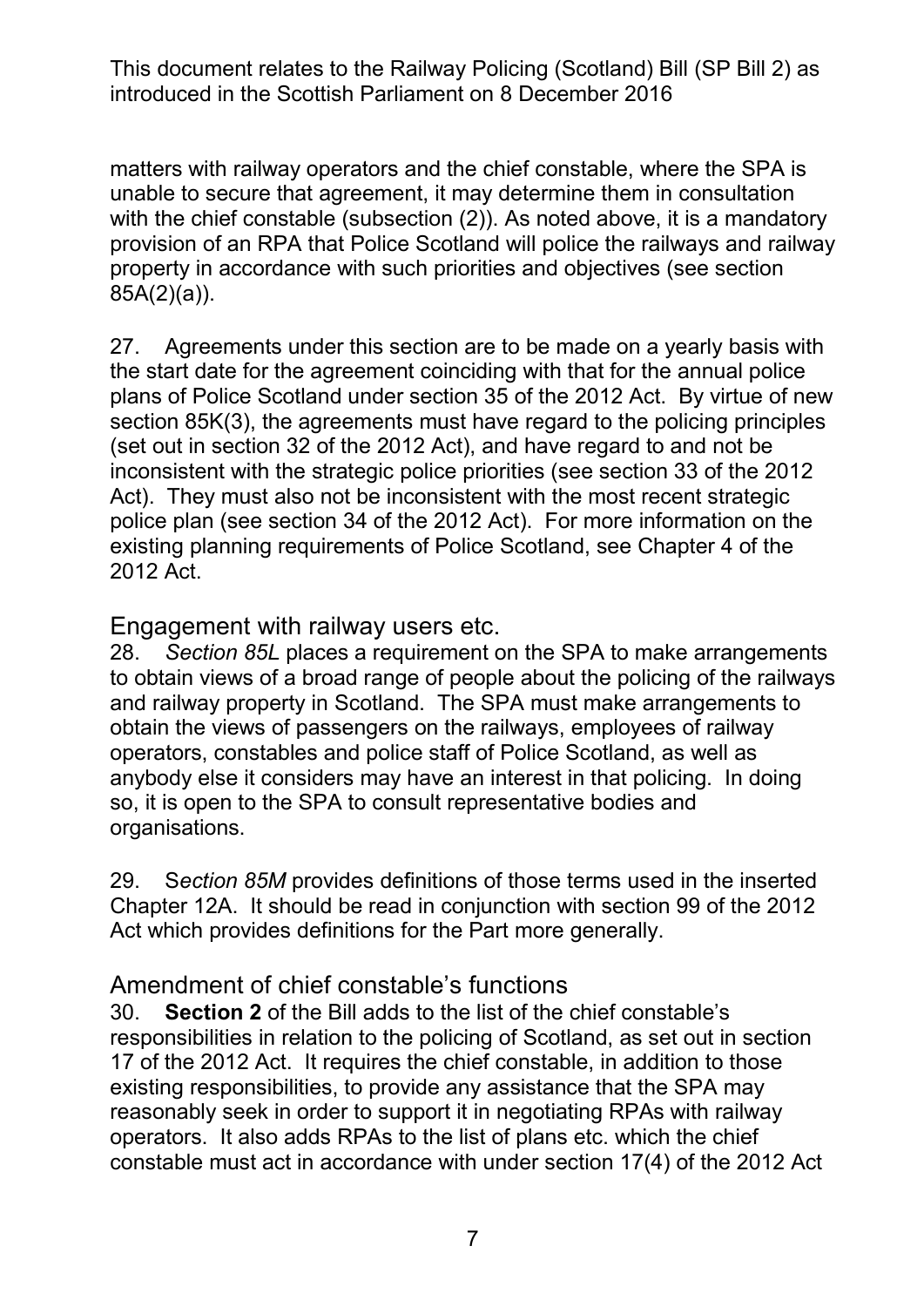in exercising his or her functions. As discussed above in relation to section 85J, it also requires the chief constable to participate in the railway policing management forum established by that section.

### Power of entry in respect of railway property

 insertion of a new *section 20A* into the 2012 Act. This is in similar terms to the power of entry currently available to constables of the BTP (see section 31. **Section 3** of the Bill provides constables of Police Scotland with a new power of entry in relation to specified railway property through the 31(2) of the Railway and Transport Safety Act 2003).

 32. The power of entry may be exercised without the need for a constable to have a warrant, and reasonable force may be used to effect entry (if necessary). Property may be entered in exercise of this power part of: a track, a network, a station, a light maintenance depot, or a railway only if the property is used for or in connection with the provision of railway services (subsection (1)). The property which may be entered in exercise of this power is specified in subsection (2) and is anything which is or forms vehicle which is located on or in any of the preceding types of property. No private dwelling may be entered in exercise of this power (subsection (3)).

### Functions which are no longer to be exercisable in **Scotland**

 33. **Sections 4 and 5** of the Bill remove from the BTPA and constables of Railways and Transport Safety Act 2003. These are the functions necessary to establish and maintain a police force for the policing of operators which determine how that policing is to be carried out and how the railways in accordance with those agreements. the BTP, in or as regards Scotland, the functions conferred by Part 3 of the railways and railway property, and to enter into agreements with railway much it is to cost, as well as functions of the BTP which allow it to police

## General<br>34. Sect

 regulations to give full effect to the Bill. **Section 7** deals with commencement of the provisions in the Bill, and **section 8** provides that **Section 6** allows the Scottish Ministers to make ancillary provision by the short title of the Act is the Railway Policing (Scotland) Act 2017.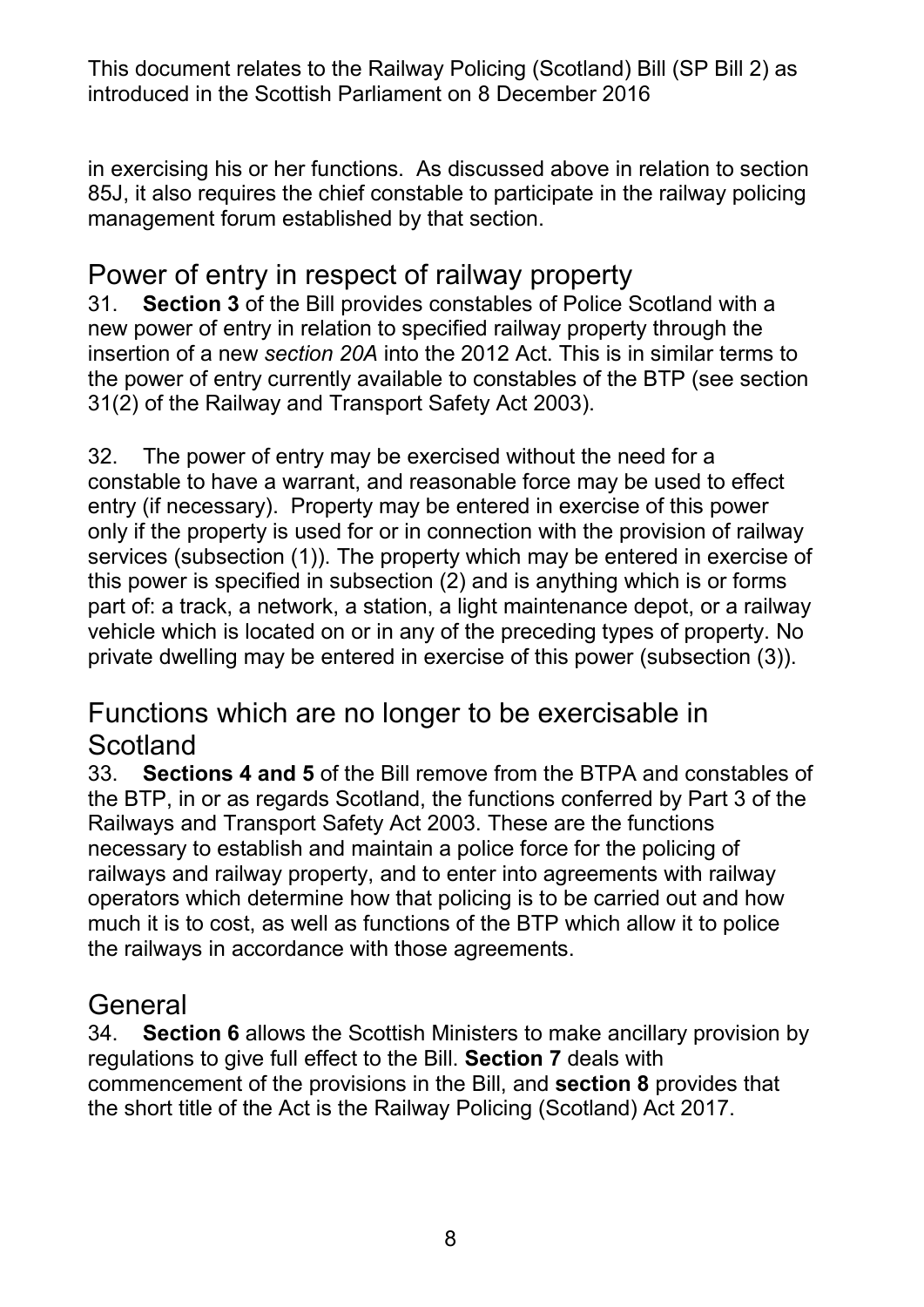| <b>2003 Act</b>                  | Railways and Transport Safety Act 2003                                                                                                                                                                                                                                               |
|----------------------------------|--------------------------------------------------------------------------------------------------------------------------------------------------------------------------------------------------------------------------------------------------------------------------------------|
| <b>2012 Act</b>                  | Police and Fire Reform (Scotland) Act 2012                                                                                                                                                                                                                                           |
| <b>2012 Act</b>                  | The Police and Fire Reform (Scotland) Act 2012                                                                                                                                                                                                                                       |
| <b>BTP</b>                       | The British Transport Police Force (established by section 20<br>of the Railways and Transport Safety Act 2003) and often<br>simply referred to as the British Transport Police                                                                                                      |
| <b>BTPA</b>                      | The British Transport Police Authority (established by section<br>18 of the he Railways and Transport Safety Act 2003)                                                                                                                                                               |
| <b>Police</b><br><b>Scotland</b> | The Police Service of Scotland (established by section 6 of<br>the 2012 Act)<br>In the 2012 Act, Police Scotland is referred to as the "Police"<br>Service"                                                                                                                          |
| <b>PSA</b>                       | Police services agreement (see section 33 of the Railways<br>and Transport Safety Act 2003)                                                                                                                                                                                          |
| Railway<br>operator              | A person (which in this context can include an individual,<br>company or organisation) who has the management or<br>control, or participation in the management or control of all or<br>part or an aspect of a railway or railway property. (See<br>section 1, inserted section 85M) |
| <b>RPA</b>                       | Railway policing agreement (see section 1 of the Bill,<br>inserted section 85A)                                                                                                                                                                                                      |
| <b>SPA</b>                       | The Scottish Police Authority (established by section 1 of the<br>2012 Act)<br>In the 2012 Act, the SPA is referred to as "the Authority"                                                                                                                                            |

Glossary of defined terms and abbreviations